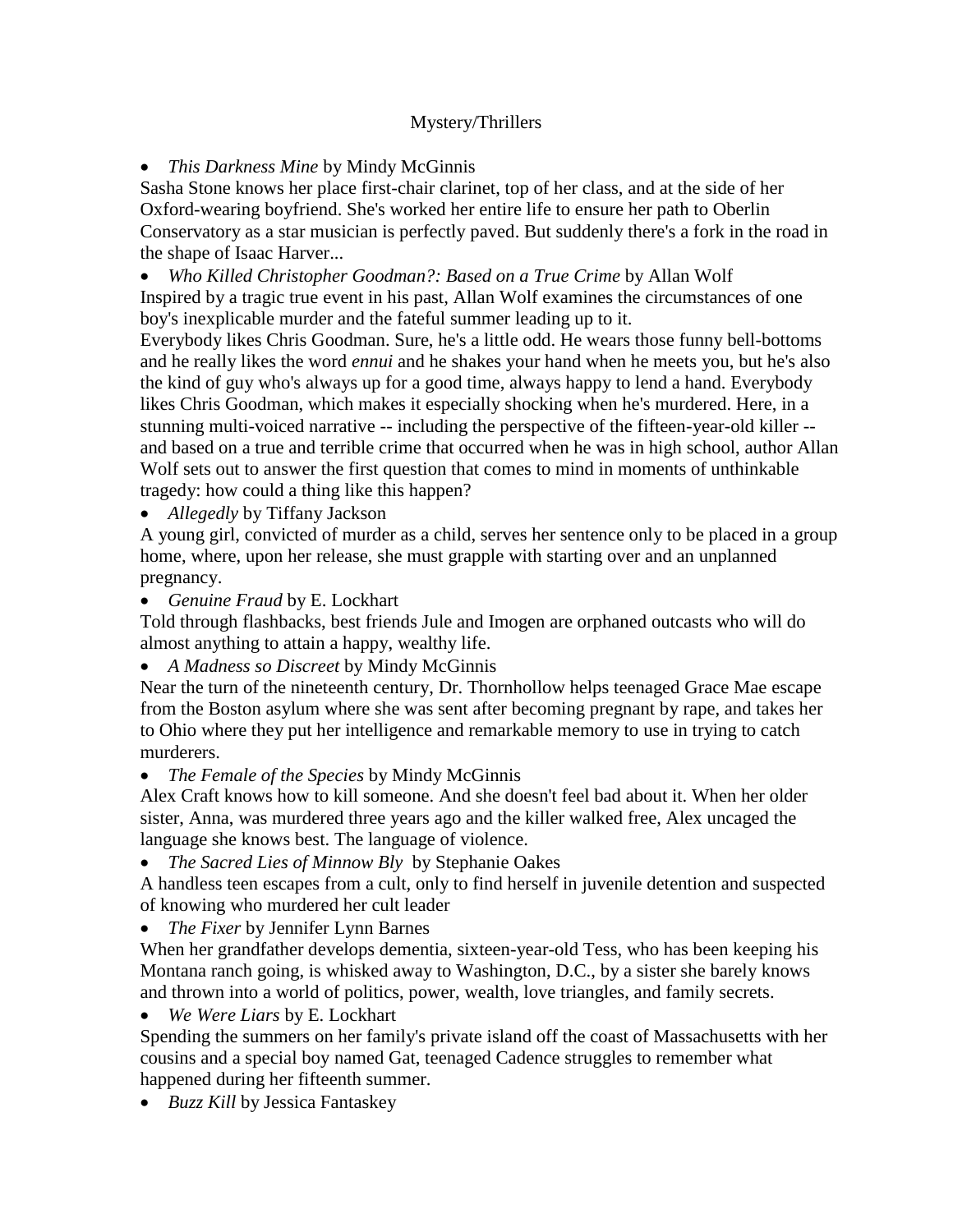Seventeen-year-old Millie joins forces with her classmate, gorgeous but mysterious Chase Colton, to try to uncover who murdered head football coach "Hollerin' Hank.

*All Fall Down* by Ally Carter

Everybody wants Grace to put on a pretty dress and a pretty smile, blocking out all her unpretty thoughts. But they can't control Grace -- no more than Grace can control what she knows or what she needs to do. Her past has come back to hunt her . . . and if she doesn't stop it, Grace isn't the only one who will get hurt. Because on Embassy Row, the countries of the world stand like dominoes, and one wrong move can make them all fall down.

*A Thousand Pieces of You* by Claudia Gray

When eighteen-year-old Marguerite Caine's father is killed, she must leap into different dimensions and versions of herself to catch her father's killer and avenge his murder.

*The Rithmatist* by Brandon Sanderson

As Wild Chalklings threaten the American Isles and Rithmatists are humanity's only defense, Joel can only watch as Rithmatist students learn the magical art that he would do anything to practice.

*The Night My Sister Went Missing* by Carol Plum-Ucci

When his sister goes missing under mysterious circumstances, seventeen-year-old Kurt spends a night at the local police station overhearing statements from a variety of witnesses that reveal the deep prejudices and shocking secrets of his small beach community.

*The Night She Disappeared* by April Henry

Gabriel and Drew set out to prove that their missing co-worker Kayla is not dead, and to find her before she is, while the police search for her body and the man who abducted her.

*The Diviners* by Libba Bray

Seventeen-year-old Evie O'Neill is thrilled when she is exiled from small-town Ohio to New York City in 1926, even when a rash of occult-based murders thrusts Evie and her uncle, curator of The Museum of American Folklore, Superstition, and the Occult, into the thick of the investigation.

*Illusions of Fate* by Kiersten White

An outcast since moving from her island home of Melei to the dreary country of Albion, Jessamin meets the gorgeous, enigmatic Finn who introduces her to the secret world of Albion's nobility--a world of power, money, status, and magic--but Finn has a powerful enemy who only Jessamin can stop.

*Jackaby* by William Ritter

Newly arrived in 1892 New England, Abigail Rook becomes assistant to R. F. Jackaby, an investigator of the unexplained with the ability to see supernatural beings, and she helps him delve into a case of serial murder which, Jackaby is convinced, is due to a nonhuman creature.

*The Naturals* by Jennifer Lynn Barnes

Seventeen-year-old Cassie, who has a natural ability to read people, joins an elite group of criminal profilers at the FBI in order to help solve cold cases.

*Don't Turn Around* by Michelle Gagnon

After waking up on an operating table with no memory of how she got there, Noa must team up with computer hacker Peter to stop a corrupt corporation with a deadly secret.

*The Body Finder* by Kimberly Derting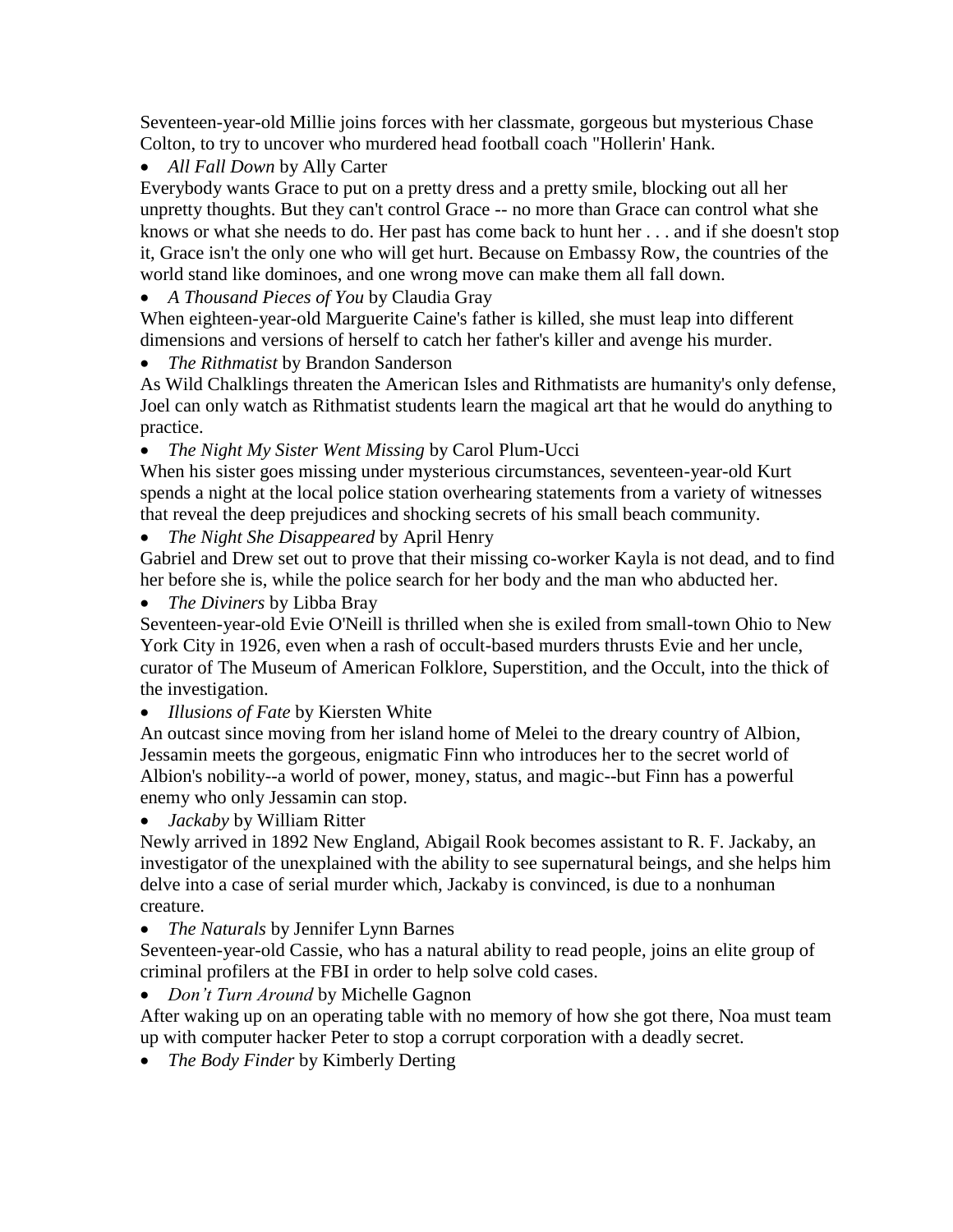High school junior Violet uses her uncanny ability to sense murderers and their victims to try to stop a serial killer who is terrorizing her town, and although her best friend and wouldbe boyfriend Jay promises to keep her safe, she becomes a target.

*Burning Blue* by Paul Griffin

When beautiful, smart Nicole, disfigured by acid thrown in her face, and computer hacker Jay meet in the school psychologist's office, they become friends and Jay resolves to find her attacker.

*A Girl Named Digit* by Annabel Monaghan

After identifying a terrorist plot, a brilliant seventeen-year-old girl from Santa Monica, California, gets involved with the young FBI agent who is trying to ensure her safety.

*Boy Nobody* by Allen Zadoff

Sixteen-year-old Boy Nobody, an assassin controlled by a shadowy government organization, The Program, considers sabotaging his latest mission because his target reminds him of the normal life he craves.

*Name of the Star* by Maureen Johnson

Rory, of Boueuxlieu, Louisiana, is spending a year at a London boarding school when she witnesses a murder by a Jack the Ripper copycat and becomes involved with the very unusual investigation.

*Miss Peregrine's Home for Peculiar Children* by Ranson Riggs

Sixteen-year-old Jacob, having traveled to a remote island after a family tragedy, discovers an abandoned orphanage, and, after some investigating, he learns the children who lived there may have been dangerous and quarantined and may also still be alive.

*What Happened to Cass McBride* by Gail Giles

After his younger brother commits suicide, Kyle Kirby decides to exact revenge on the person he holds responsible.

*Streams of Babel* by Carol Plum-Ucci

Six teens face a bioterrorist attack on American soil as four are infected with a mysterious disease affecting their small New Jersey neighborhood and two others, both brilliant computer hackers, assist the United States Intelligence Coalition in tracking the perpetrators.

*Bullet Point* by Peter Abrahams

The only thing seventeen-year-old Wyatt knew about his biological father was that he was serving a life sentence, but circumstances and a new girlfriend bring them together and soon Wyatt is working to prove his father's innocence.

*Reality Check* by Peter Abrahams

After a knee injury destroys sixteen-year-old Cody's college hopes, he drops out of high school and gets a job in his small Montana town, but when his ex-girlfriend disappears from her Vermont boarding school, Cody travels cross-country to join the search.

Echo Falls Mystery Series by Peter Abrahams

Like her idol Sherlock Holmes, eighth grader Ingrid Levin-Hill uses her intellect to solve a murder case in her home town of Echo Falls.

 *Death by Bikini* (Titles in Series: *Death by Late, Death by Denim*) by Linda Gerber Sixteen-year-old Aphra Behn Connolly investigates why her father let an unknown family stay at their exclusive tropical island resort, who strangled a famous rock star's girlfriend with her own bikini top, and what a smoldering teenaged guest is hiding.

*The Body of Christopher Creed* by Carol Plum-Ucci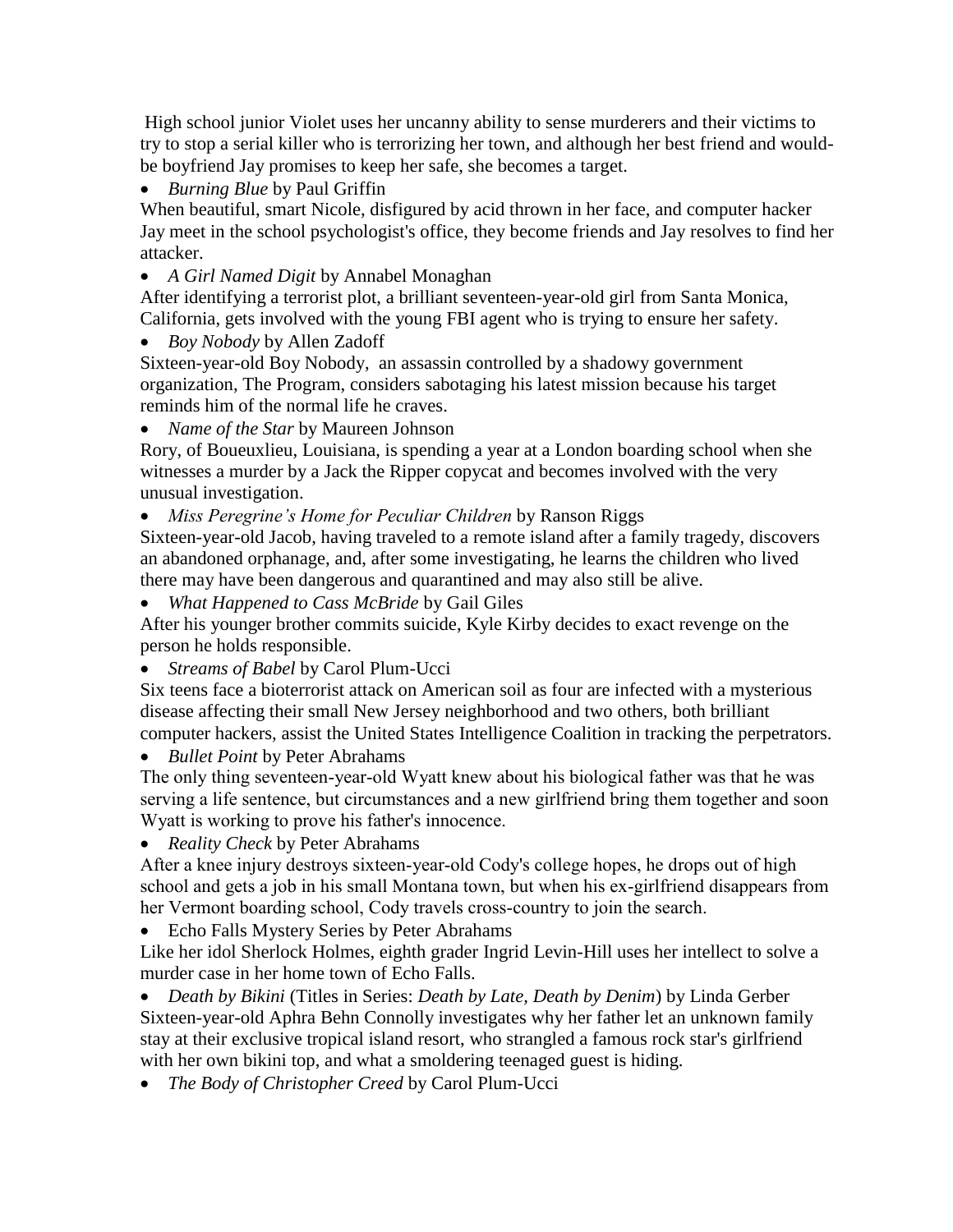Torey Adams, a high school junior with a seemingly perfect life, struggles with doubts and questions surrounding the mysterious disappearance of the class outcast.

*The Hound of the Baskervilles* by Arthur Conan Doyle

Sherlock Holmes is asked to investigate the tale of a hound that haunts the lonely moors around the Baskervilles' ancestral home.

*Holes* by Louis Sachar

As further evidence of his family's bad fortune which they attribute to a curse on a distant relative, Stanley Yelnats is sent to a hellish correctional camp in the Texas desert where he finds his first real friend, a treasure, and a new sense of himself.

*I Know What You Did Last Summer* by Lois Duncan

Four teenagers who have desperately tried to conceal their responsibility for a hit-and-run accident are pursued by a mystery figure seeking revenge.

*Kiki Strike* by Kirsten Miller

Life becomes more interesting for Ananka Fishbein when, at the age of twelve, she discovers an underground room in the park across from her New York City apartment and meets a mysterious girl called Kiki Strike who claims that she, too, wants to explore the subterranean world.

*The Rag and Bone Shop* by Robert Cormier

Twelve-year old Jason is accused of the brutal murder of a young girl. Is he innocent or guilty? The shocked town calls on an interrogator with a stellar reputation: he always gets a confession. The confrontation between Jason and his interrogator forms the chilling climax of this terrifying look at what can happen when the pursuit of justice becomes a personal crusade for victory at any cost.

*Tales of Mystery and Imagination* by Edgar Allan Poe

A selection of stories by American writer Edgar Allan Poe, including tales of horror, mystery, and science fiction, including "The Pit and the Pendulum," "The Tell-Tale Heart," and "The Murders in the Rue Morgue."

*What I Saw and How I Lied* by Judy Blundell

In 1947, with her jovial stepfather Joe back from the war and family life returning to normal, teenaged Evie, smitten by the handsome young ex-GI who seems to have a secret hold on Joe, finds herself caught in a complicated web of lies whose devastating outcome changes her life and that of her family forever.

*Shift* by Jennifer Bradbury

When best friends Chris and Win go on a cross country bicycle trek the summer after graduating and only one returns, the FBI wants to know what happened.

*Buried* by Robin Merrow MacCready

When her alcoholic mother goes missing, seventeen-year-old Claudine begins to spin out of control, despite her attempts to impose order on every aspect of her life.

 *The Wessex Papers*:*Trust Falls*( Titles in Series: *Fallout, Outsmart*) by Daniel Parker Alumni brat Sunday Winthrop and new student Fred Bushmill's pranks lead to their uncovering a sinister blackmail ring-- one that will stop at nothing in incriminate one of their friends.

*The Forbidden Game* by L.J. Smith

The hunter -- The chase -- The kill. Collects L. J. Smith's "The Hunter," "The Chase," and "The Kill," in which Jenny and her friends begin a game that puts them at the mercy of